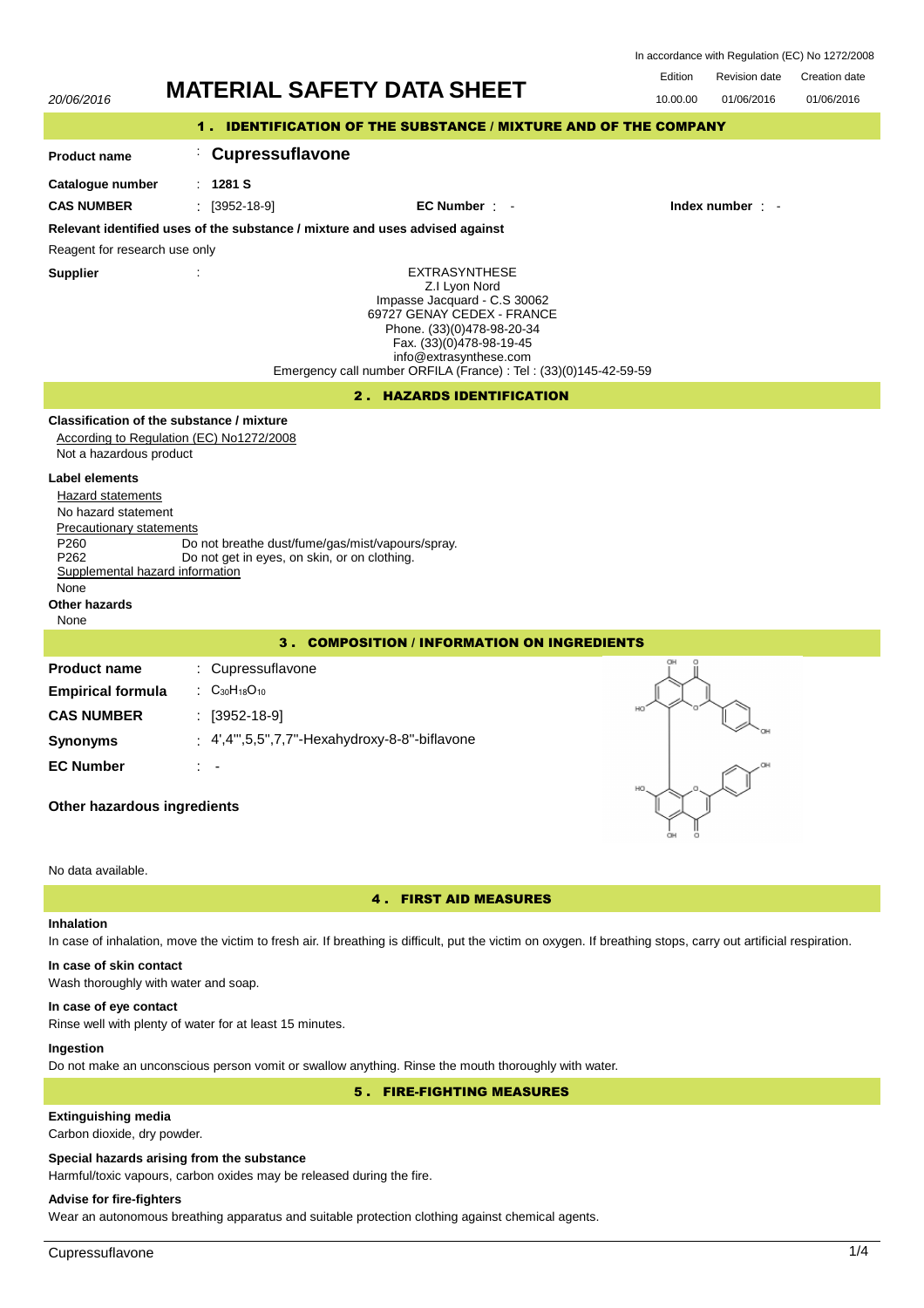#### 6 . ACCIDENTAL RELEASE MEASURES

#### **Personal precautions**

Use personal protective equipment. Evacuate the personnel from the contaminated zone. Ensure adequate ventilation.

## **Environnemental precautions**

Keeping away from drains, surface and ground waters.

#### **Methods and materials for containment and cleaning up**

Clean up without creating dust and place in adapted and sealed containers for elimination. Wash the contaminated aera with water and soap. Confine washing water and dispose of it complying with the local regulations. After cleaning, quickly eliminate traces of water with a product absorbing liquids (for example : sand, sawdust, universal binder, Kieselguhr).

## 7 . HANDLING AND STORAGE

## **Precautions for safe handling**

Avoid formation of dust. Avoid contact with skin and eyes. During handling, wear suitable personal protective equipment (see section 8). Follow the normal measures for preventive fire protection.

**Specific handling** No data available.

**Specific end use(s)**

# No data available

#### **Conditions for safe storage, including any incompatibilities**

Store in a cool well-ventilated place. Keep container tightly closed in a dry place away from light.

Store at <+8°C

## 8 . EXPOSURE CONTROL/PERSONAL PROTECTION

# **Respiratory protection**

Wear imperatively an appropriated mask/respirator, tested and approved by standards such as NIOSH (US) or CEN (EU).

#### **Hand protection**

Handle with protective gloves. The selected gloves have to satisfy the specifications of EU Directive 89/686/EEC and the standard EN 374 derived from it.

## **Eye protection**

Wear safety glasses.

## **Skin protection**

Wear suitable protective clothing according to the quantity and the level of activity of the substance at the workplace.

| <b>9. PHYSICAL AND CHEMICAL PROPERTIES</b>            |                           |  |  |
|-------------------------------------------------------|---------------------------|--|--|
| Information on basic physical and chemical properties |                           |  |  |
| Physical state                                        | : Powder                  |  |  |
| Color                                                 | : Yellow                  |  |  |
| Solubility in                                         | : Ethyl alcohol (Soluble) |  |  |
| Melting point                                         | : No data available.      |  |  |
| Initial boiling point                                 | : No data available.      |  |  |
| Flash point                                           | : No data available.      |  |  |
| рH                                                    | : No data available.      |  |  |
| Partition coefficient: n-octanol/water                | : No data available.      |  |  |
| Auto-ignition temperature                             | : No data available.      |  |  |
| Decomposition temperature                             | : No data available.      |  |  |
| Viscosity                                             | : No data available.      |  |  |
| Arthur and the function of the con-                   |                           |  |  |

## **Other information**

No data available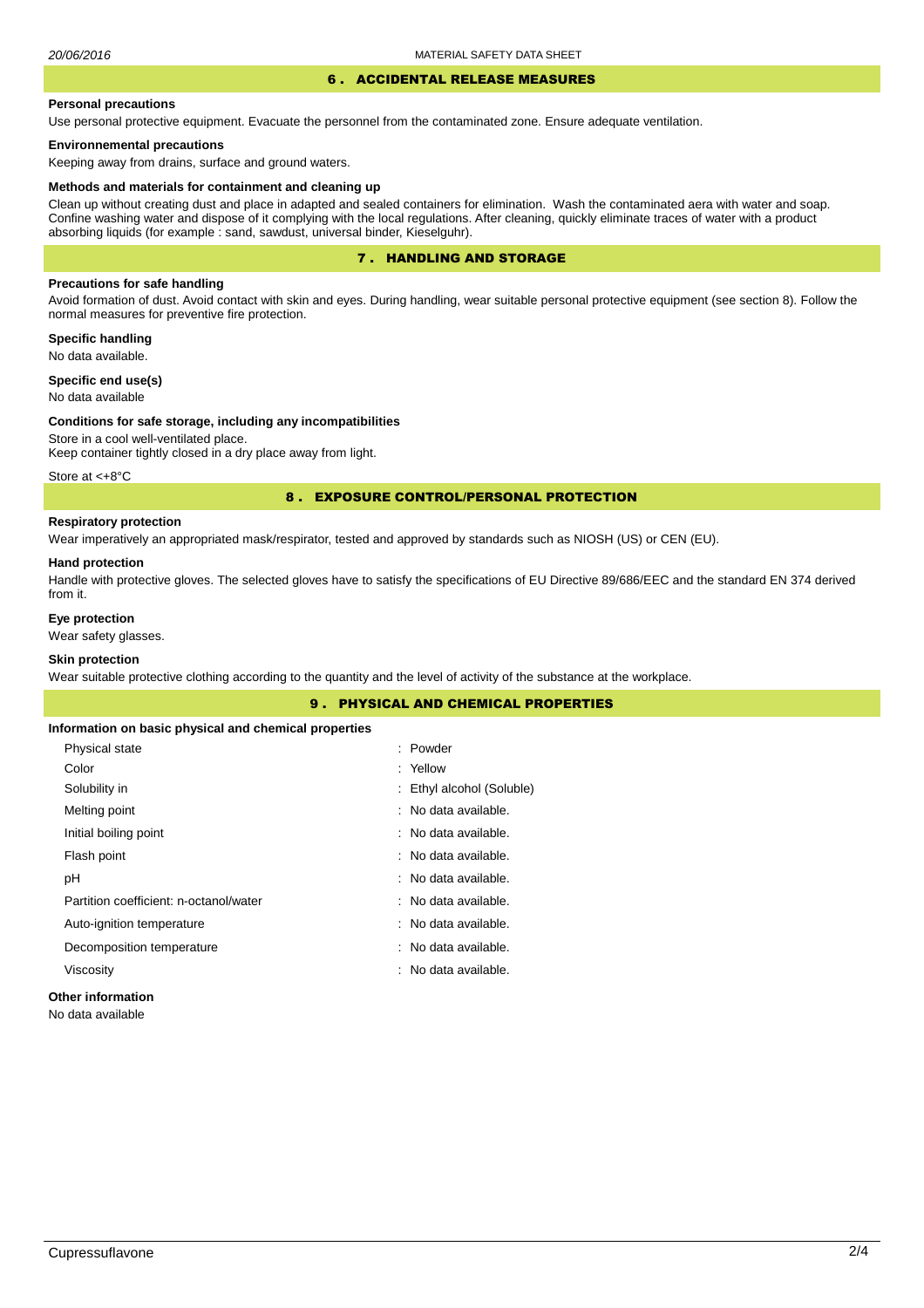#### 10 . STABILITY AND REACTIVITY

#### **Reactivity**

No data available.

## **Chemical stability**

Stable under recommanded storage conditions.

#### **Possibility of hazardous reactions**

No hazardous reactions during storage and handling complying with the instructions.

**Conditions to avoid**

No data available.

**Incompatible materials**

No data available.

## **Hazardous decomposition products**

No hazardous decomposition products if the instructions for handling and storage are respected. During high overheating of the substance or during a fire, hazardous decomposition products may be produced.

# 11 . TOXICOLOGICAL INFORMATION

## **Acute oral toxicity**

No data available.

# **Acute dermal toxicity**

No data available.

## **Acute inhalation toxicity**

No data available.

## **Skin Corrosion**

No data available.

#### **Skin Irritation**

No data available.

# **Serious Eye Damage**

No data available.

## **Eye Irritation**

No data available.

## **Respiratory Sensitisation**

No data available.

#### **Skin Sensitisation**

No data available.

## **Germ Cell Mutagenicity**

No data available.

## **Carcinogenictiy**

No data available.

# **Reproductive Toxicity**

No data available.

# **Specific Target Organ Toxicity - Single Exposure**

No data available.

# **Specific Target Organ Toxicity - Repeated Exposure**

No data available.

#### **Aspiration Hazard**

No data available.